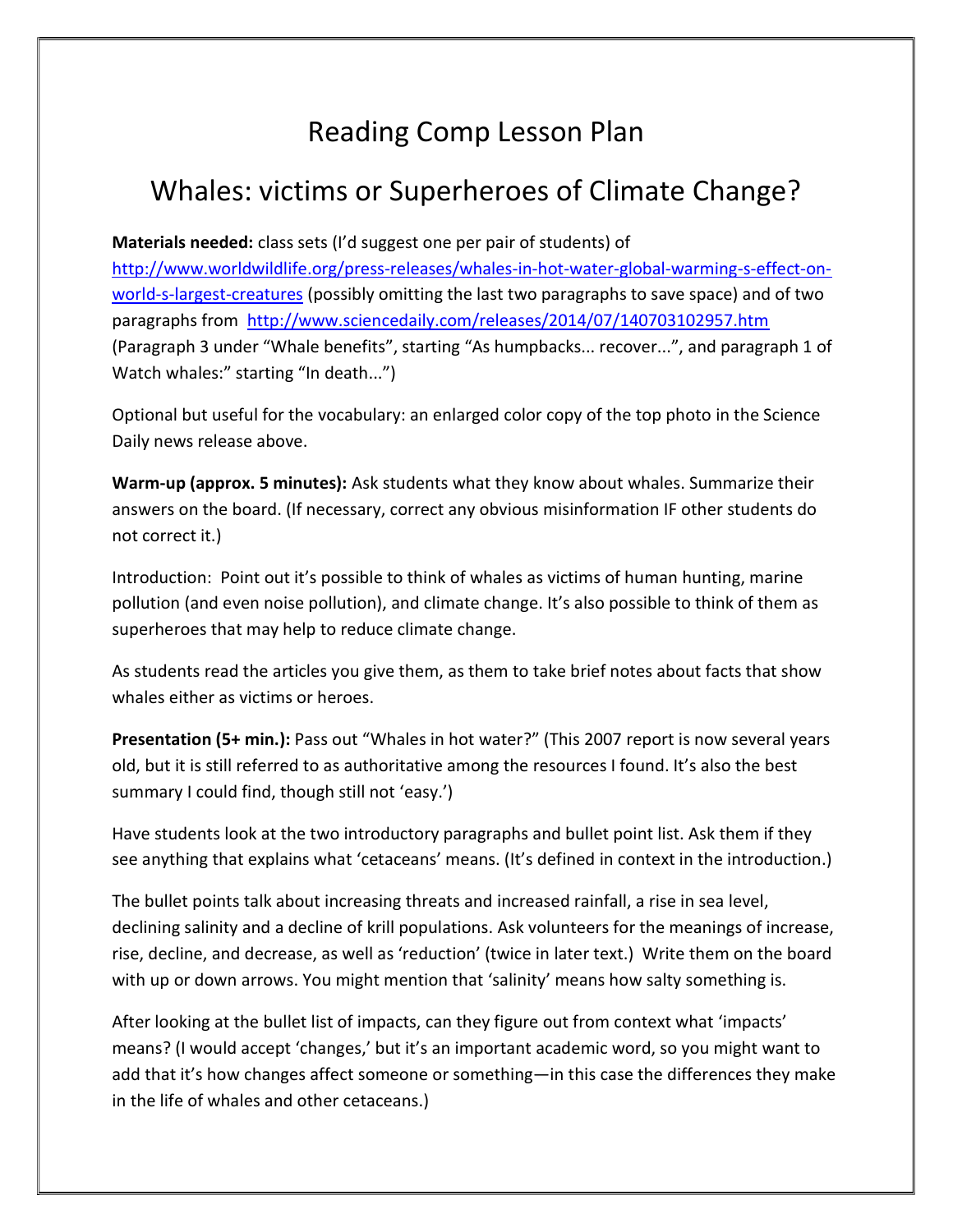**Practice (10-15 min.):** Ask students to read the rest of the article, possibly with a partner. Then discuss as a class any words or phrases partners cannot figure out from context.

Go over ways to figure out words from context and word parts rather than have students use dictionaries. (Students need to practice skills they can use when dictionaries are not available.) Examples of word parts decoding: Acid-ification: the process of making something acid. Facilitate: to make something easier (if you have Spanish-speakers to recognize 'facil' = easy.)

**Presentation/Practice 2 (about 10 min.):** Show picture of whale 'plumes' and explain how they fertilize areas near the surface of the ocean with nutrients from deeper waters. This is called a "whale pump", since they "pump" needed minerals up to the ocean surface. They also fertilize the warmer areas where they have their calves (babies) with nutrients they got from the richer areas of the Arctic or Antarctic where they spend more time eating.

So whales bring nutrients both to the less fertile surface and to warmer areas of the ocean, giving needed minerals to the plankton—tiny plants on the surface that remove carbon dioxide from the air and feed most ocean animals. As more plankton grow, the whole ocean becomes more "productive"—able to produce more of the fish and other creatures that eat plankton.

(Basically, you're scaffolding students who may not know some of this vocabulary by summarizing what students will be reading in simpler language, with explanations. When they read it, the main ideas will already be familiar.)

Pass out copies of the excerpts from the Daily Science article. Check if your students know these words, and teach any they don't.

- nutrients—substances with food value to help plants and animals grow
- $\bullet$  enhance make something better
- calving areas- places in warmer areas where whales give birth.
- carcass- a dead body

Have students read the two paragraphs, and discuss any questions they have.

**Evaluation (10-15 min.):** Ask them to answer the questions on the worksheet below, using the handouts and their notes. (If you want individual answers, you may need a few extra copies of the articles so they can pick one up without discussion if their partner is using 'their' copy.)

When all have finished (or at the start of the next class), discuss the answers and explain any words or ideas that have caused student confusion.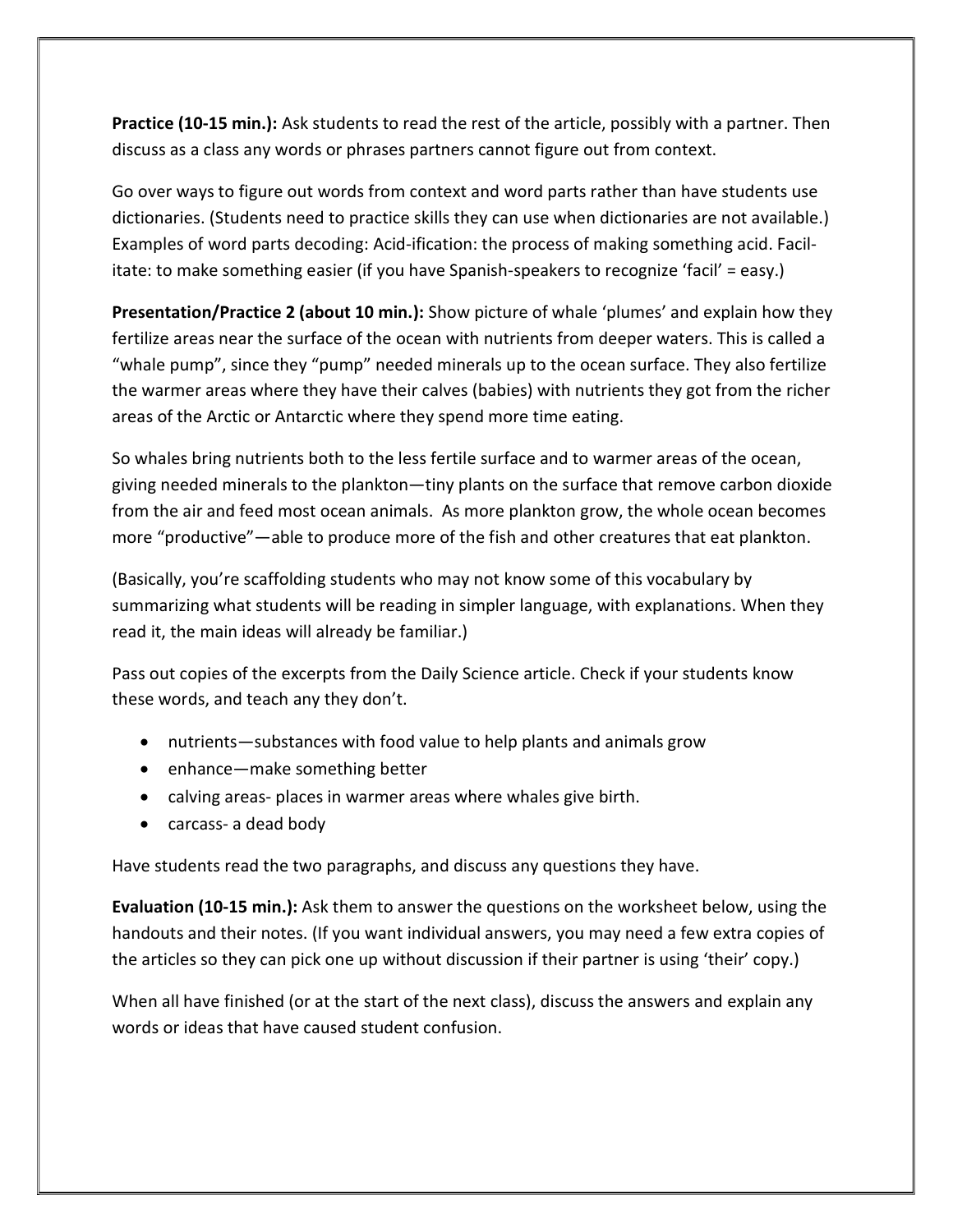## Questions about Whales and Climate Change



1. Less sea ice near the poles may affect whales in several ways. Which of these may be problems for whales according to the article "Whales in Hot Water?" problems for whales according to the article Whales in Hot Water?

- A. Increased movement of ships in the Arctic
- B. Increased human settlement
- C. Increased noise
- D. Decreased chemical and oil spills

B. Increased human settlement<br>
C. Increased noise<br>
D. Decreased chemical and oil spills<br>
2. The article mentioned the "decline of krill in key areas." Why is the krill population declining?

- A. Too many other animals are eating the krill.
- B. Oil and chemical spills kill them.
	- C. They prefer warmer water.
	- D. They need sea ice and there is less of it as waters warm.
- 3. According to the article, whales will be more likely to get sick as climate change increases.
	- A. True
	- B. False
	- C. The article does not discuss this.

4. The article says the survival of North Atlantic right whale calves "has been directly related to the effects of climate variability on prey abundance." Some of these statements are y prefer warmer water.<br>The rest of it as waters warm.<br>The and the article, whales will be more likely to get sick as clection<br>of calves not discuss this.<br>The says the survival of North Atlantic right whale calves " cline of krill in key areas." Why is the krill population declining?<br>
re eating the krill.<br>
them.<br>
.<br>
.<br>
s will be more likely to get sick as climate change increases.<br>
s will be more likely to get sick as climate change i

according to that quote and some mean something different. Which are correct?<br>A. Their calves eat species that may be less abundant due to changing climate. A. Their calves eat species that may be less abundant due to changing climate.

A. Their calves eat species that may be less abundant due to changing climate.<br>B. The survival of their calves is directly related to how variable there the climate is.

C. Climate changes may lead directly to a reduction in whale calf abundance (less whale calves being born.)

D. The survival of their calves is at risk because climate change may reduce the population of animals they eat.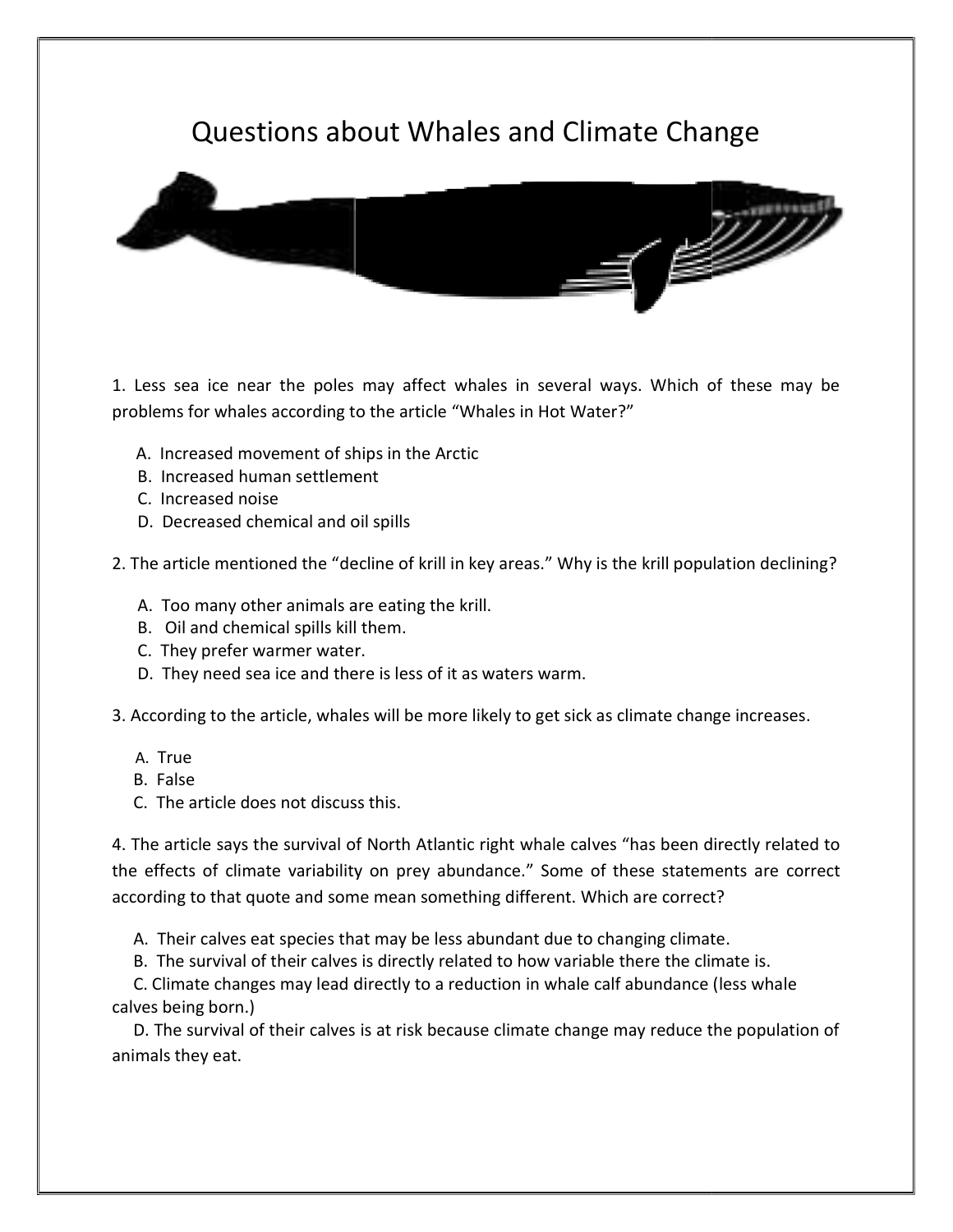5. The population of many whale species has increased since whale hunting was prohibited in the late 20<sup>th</sup> century. What is the *major* impact of larger whale populations on plankton?

- A. They have decreased because some whales eat them.
- B. They have remained stable (stayed about the same.)
- C. They have increased, since whales bring nutrients they need to the surface of the ocean.
- D. They have increased because whales stir up the surface water.

6. What is a whale pump?

- A. A huge industrial pump that looks like a whale
- B. The way whales bring nutrients to the ocean surface when they defecate ("poop.")
	- C. The way whales pump their baby calves up and down
	- D. The way whales stir up the ocean surface when they breathe

7. Scientists say whales may help reduce global warming by fertilizing the ocean surface. Put the steps of this process in order.

- A. Marine animals eat the plankton.
- B. Those plankton take carbon dioxide out of the air and use it for photosynthesis.
- C. More plankton grow because they have more nutrients available.
- D. Whales bring nutrients from deep in the ocean to the surface.
- E. When whales and other marine animals die, their bodies fall to the ocean floor, where the carbon is kept out of the atmosphere for a long time.

8. Name at least two ways whales might be called victims of climate change and at least one way they are its heroes.